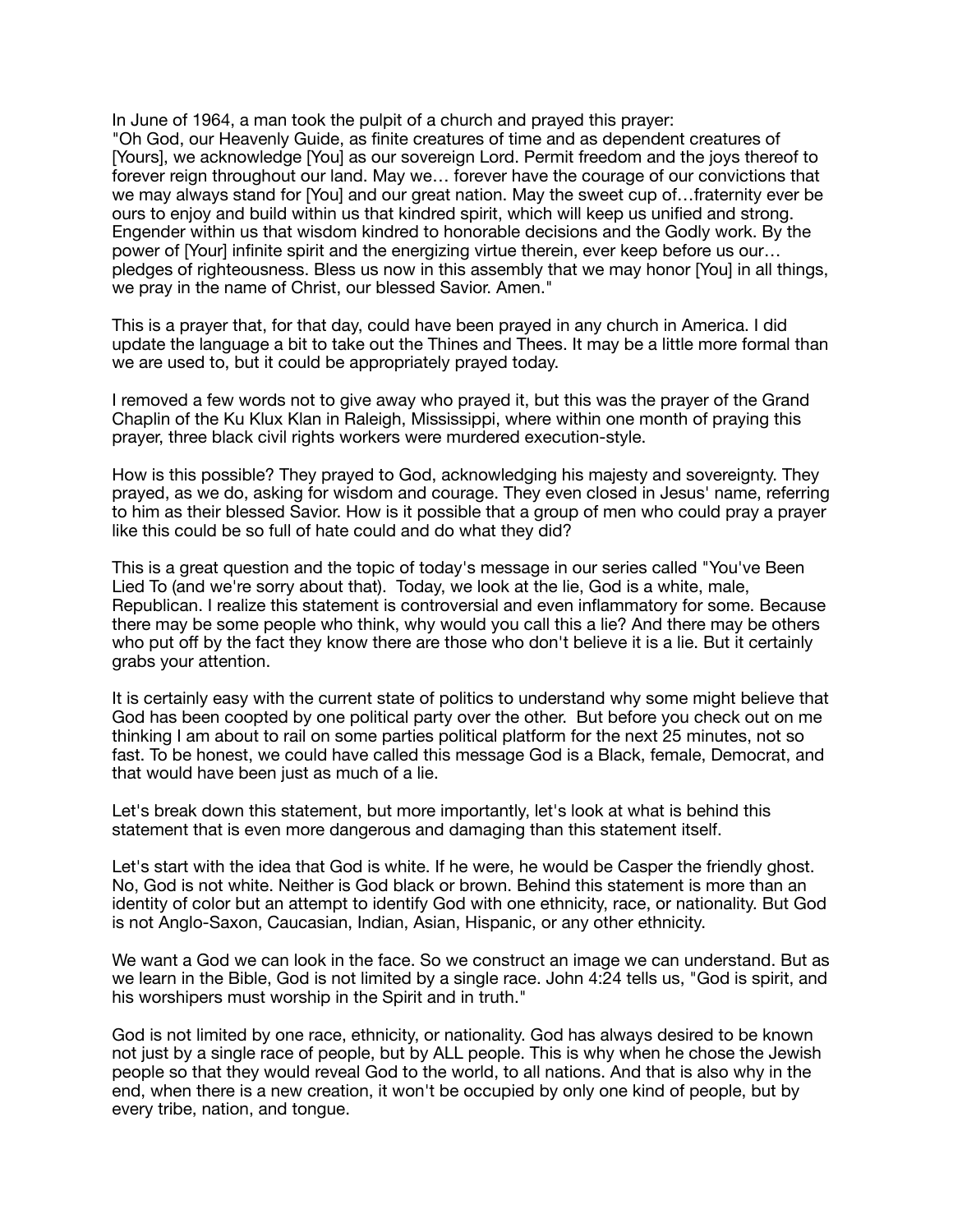In John's Revelation at the end of the Bible (4:9), we read, "After this I looked, and there before me was a great multitude that no one could count, from every nation, tribe, people and language, standing before the throne and before the Lamb." What were they doing? Worshipping THEIR Savior. The Savior of ALL the world.

We could also address the idea that God is a man. Yes, we do refer to him with male pronouns. He is referred to as Father in the Bible. But we cannot dismiss the femaleness of God as well.

The femaleness of God is seen in Genesis when we read that both male and female were created in the image of God. There is something in both sexes that reflects the character of God. Some of the pictures we see of God in the Bible are more feminine in nature. Job 38:29, God gives birth to creation from his womb. In Isaiah 49:15, God's love is like a mother who could never forget his child.

Even in some of the analogies Jesus used to describe God and the Kingdom of God, there are female references, the woman who lost a coin and the woman who kneads bread; all used to describe God and his kingdom.

Even the way we come to faith in Jesus is described as being born of the Spirit. I've got seven kids, and I can tell you that I gave birth to none of them. All that credit goes to my amazing wife, who if you were wondering, is a woman. We cannot lock God input our gender norms. Again, God is Spirit. As one pastor put it, God is the Father God with a Mother's heart.

What about that last description? Republican? Not to get too far into politics, but God isn't locked into our two-party system. Neither political party can say he's ours and ours alone because there are positions in both parties that don't align with him or the words of Jesus. And God isn't looking to restore one political party or the other. The entire reason Jesus came was to establish a new Kingdom, the Kingdom of God, where King Jesus reigns, and we all follow him. And those of us who follow Jesus need to remember this above all else.

When we get wrapped up in our political parties and make that our primary rallying cry, we have our priorities in the wrong place. Jesus didn't come to elect your man or woman as president. We are citizens first and foremost of the Kingdom of Jesus. He's the one we follow first. And that needs to shape everything else we say or do in the political sphere.

Now, why would we make such an incendiary statement? Was it just to get a rise out of you? Well, yes, but not only that. It was also to address a much bigger issue at hand.

The issue behind a statement like this is how we view God, what we believe about him. Often, when we think we know God or speak for God, the God we know is one that looks, believes, votes, and acts a lot like you or me. As it is credited to Voltaire as saying, "In the beginning, God created man in His own image, and man has been trying to repay the favor ever since." We create an image of God that looks more like us and our preferences than the God of the Bible.

## **The Problem of Making God in Our Image**

How we view God shapes our behavior. It shapes how we interact with the world around us. It impacts everything from how we feel about our jobs, to how we interact with our neighbors. It affects how we share or don't share Jesus with the world around us, and welcome or don't welcome those who might believe differently or live differently than us.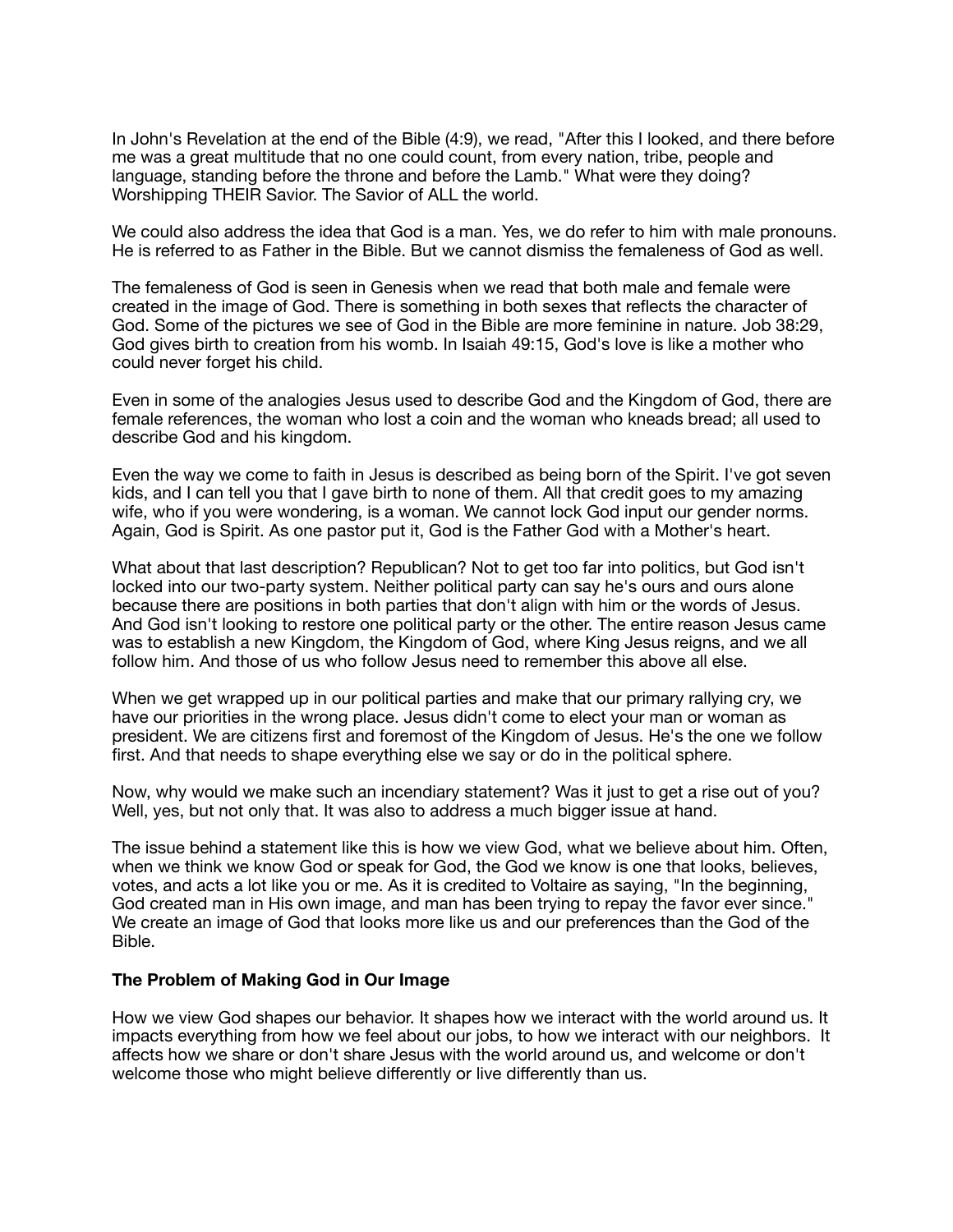Even from that prayer I read, you can see where our belief about God can lead us down very destructive paths and do so with us feeling very spiritual and righteous doing those heinous acts.

When we create God in our image and leave no room for mystery and possibility, we begin to see everyone else as wrong. We believe we have the full truth, and everyone else is just ignorant. It creates an us-versus-them mentality, and "those people" that aren't like us or with us become the enemy.

This mentality then leads us to a feeling of superiority. And when we feel superior, we act superior. We grab for power because we feel entitled to it. We have been chosen by our view of God to do so. And our power grab coupled with seeing others as the enemy leads us down a perilous path of devaluing people.

When we forget that those around us are also made in the image of God, and we see them as the enemy, we believe we are justified in calling them names, ignoring their needs, treating them inhumanely, and doing precisely what the Ku Klux Klan did in the name of Jesus. Hanging, killing, torturing and tormenting black men, women, boys, and girls.

I know we all think, "Not me. I would never." But when we create God in our image, whatever image that may be, we find justification for our actions regardless of how good, right, and Christlike they may be.

Before we think, "Not me," we need to be honest enough to admit that to shape and form God into our image is deeply embedded in the human condition. We all see God through a lens. It is natural for us to want to do this.

We must be aware that if you were born in the United States in a middle-class family with freedom of religion and an education system that ensured you got at least a high school diploma if not a college degree, you might see God through a bit of a different lens than someone born in a third world country into poverty with no chance of an education.

In the Old Testament, in Exodus 20 and Deuteronomy 5, we read the story of Moses receiving the Ten Commandments from God. The second commandment listed says, "You shall not make for yourself an image in the form of anything in heaven above or on the earth beneath or in the waters below. You shall not bow down to them or worship them; for I, the Lord your God, am a jealous God…"

The temptation for the children of Israel was to build images out of wood and stone, covered in gold and silver, that resembled animals. They did this to have a picture of a diet they could see and so they could bow down and worship them.

We are WAY too sophisticated for this today, or so we think. We may not make idols out of wood or stone or precious metals, but we worship the image of God we've created. We must ensure our image of God is in lines with the image of God in the Bible, not just the one we want it to be.

We want a God we can understand. But whatever image we have created, whatever idol it may be, it will always be short of the real thing. As I heard one pastor say recently, a more complete view of God causes us to give up our exclusive hold of him.

## **How Do We Know Who God Is?**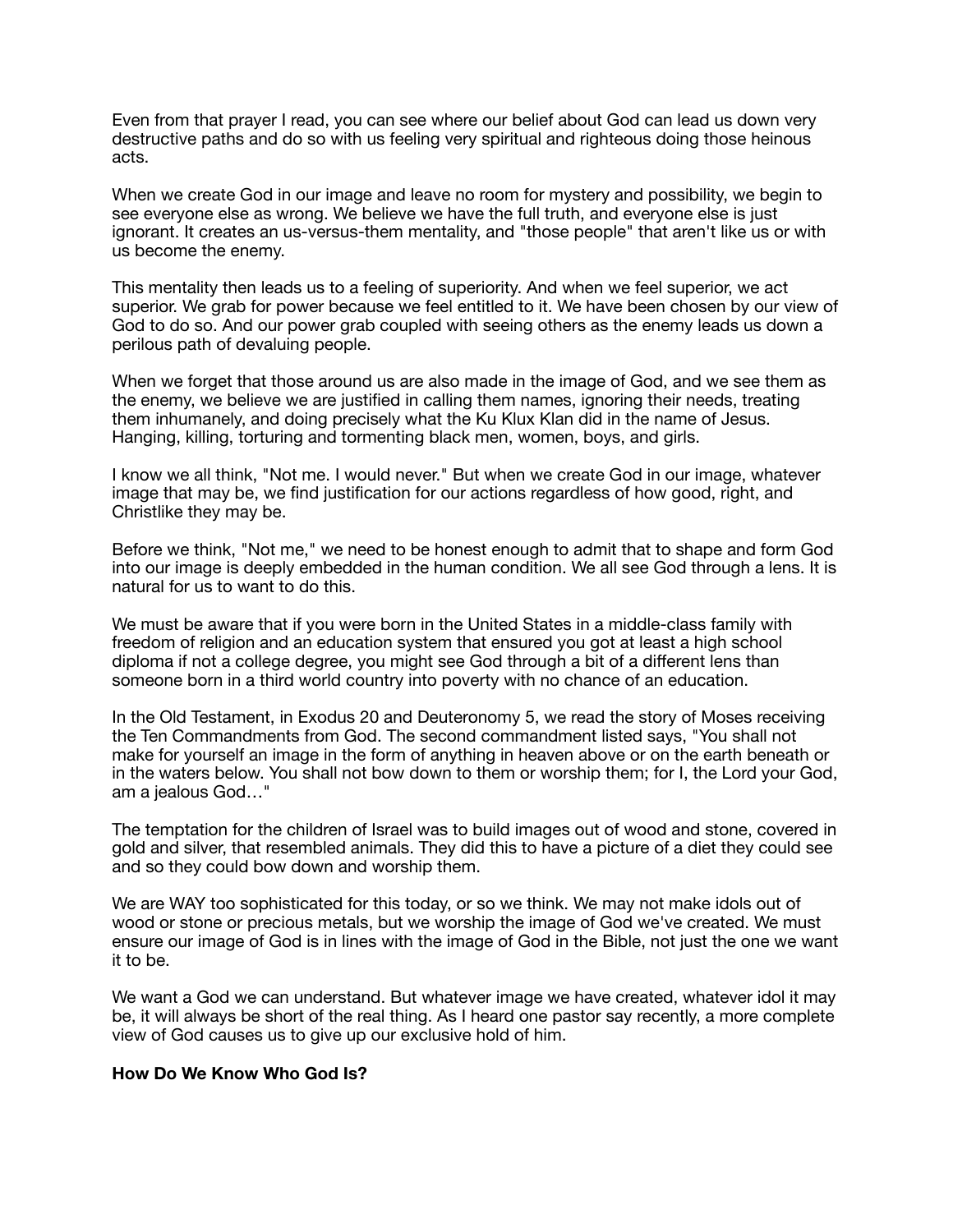How do we know who God is? What can we do to keep ourselves from crafting an image of God that looks more like us than the God of the Bible? We are told in a few places. Let's just look at a couple. Hebrews 1:1-3:

"In the past God spoke to our ancestors through the prophets at many times and in various ways, but in these last days he has spoken to us by his Son, whom he appointed heir of all things, and through whom also he made the universe. The Son is the radiance of God's glory and the exact representation of his being, sustaining all things by his powerful word."

Colossians 1:15, the Apostle Paul makes this statement, "The Son is the image of the invisible God, the firstborn over all creation."

Two verses that both say that Jesus is the image of God, the exact representation of his being. The word translated image is "eikon." The word picture here is a stamp that is shaped and formed, and that stamp is pressed into wax. The stamp on the wax seal will bear the same image as the engraving on the seal.

Jesus gives us a true and trustworthy picture of God. Jesus himself said if you have seen him, you've seen the Father.

## **Who Is Jesus?**

We might ask, what is the correct image of God that we need to see in Jesus? That's the wrong question. We must be careful about how we construct our view of Jesus. Is he sentimental Jesus? Teddy bear Jesus? Middle-class Jesus? Meek and mild Jesus? Revolutionary Jesus?

Jesus was God in the flesh, come to the earth to do for us what we were unable to do for ourselves, to make us right with God. Instead of us having to do the impossible, to become good enough religiously, God is pursuing us. What is impossible for us is possible for the sinless Son of God who went to the cross, died, was buried, and rose to life so that we might experience new life in him.

In Jesus, we see a God full of compassion. Compassion for the needy, the oppressed, the outcast, those that society said weren't worth it, Jesus said I have come to die for them. For the foreigner and the stranger. For the religious and nonreligious. Jesus came offering life.

But we also see a Jesus who calls us to a high standard. To sacrifice our own lives so that we can have his. He was someone who got frustrated and angry when people missed what he was trying to do and say. He called us to turn the other cheek, to love our enemies, and to place our allegiance to God and his kingdom above all other loyalties, including our race, ethnicity, gender, sexuality, or political party.

When we look into the face of Jesus and see this, we see a more complete picture of who God is. This picture doesn't remove all mystery. We still do not have full knowledge. But it moves us closer to understanding who God is and what living as one of his children means.

No matter how clear a picture of Jesus we get, there will always be some mystery of God. After all, what type of infinite God can be fully known by finite humanity? He is the God most nigh, near to us, as seen in the life of Jesus. But he remains God most high, often beyond our comprehension.